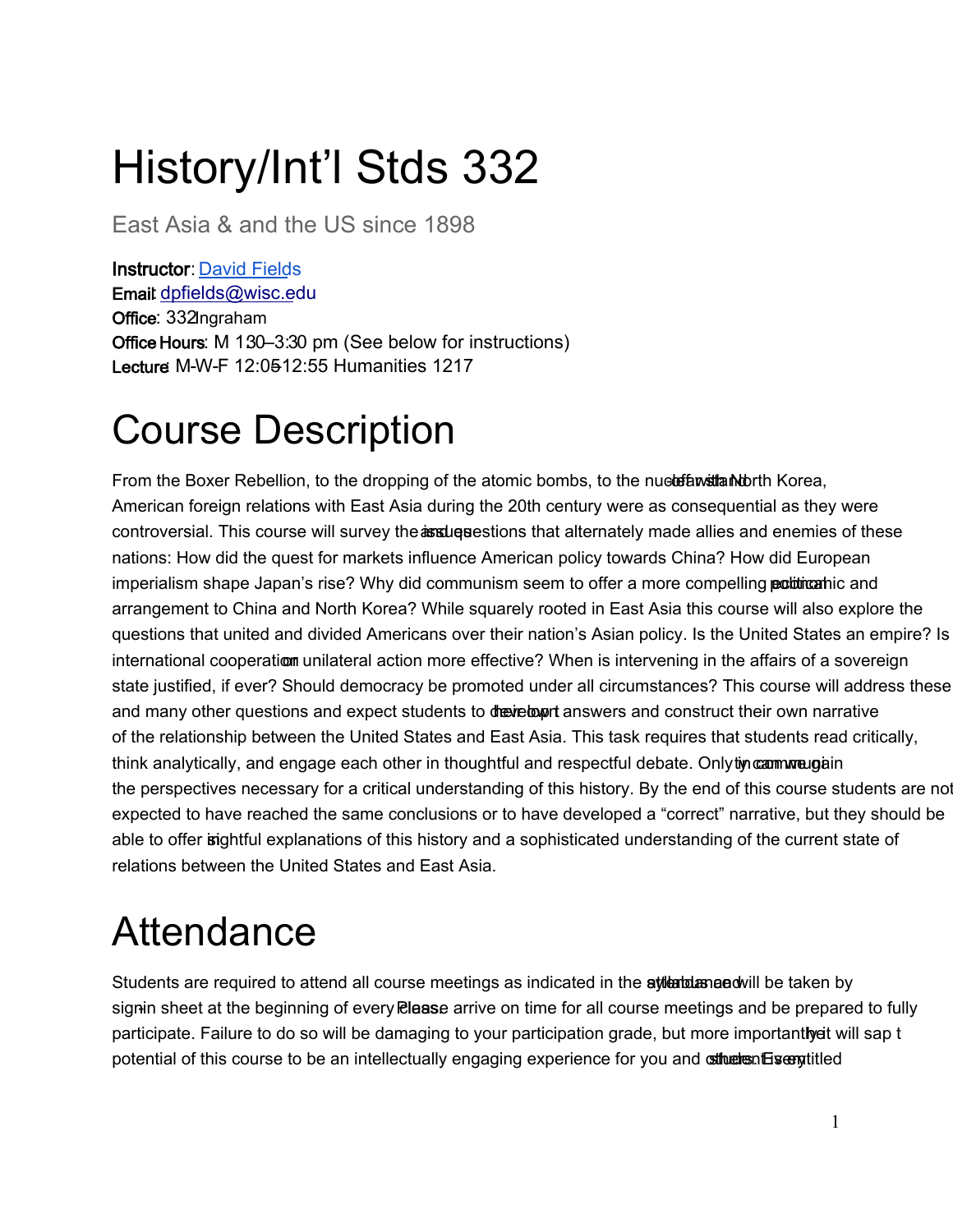to three absences without penalty. Subsequent absences will redaxented participation grade by 2.5 percentage points per absence. For example:

| Absences | Maximum Possible Participation Grade |
|----------|--------------------------------------|
| $1-3$    | 25%                                  |
|          | 22.5%                                |
|          | 20%                                  |
|          |                                      |
|          | 17.5%                                |

# Office Hours

I will hold in-person office hours on Mondays from 1:30-3:30pm. Please use the followin[gGoogle doc](https://docs.google.com/document/d/1qAnIYDQUsBNLOhjuAvgyGVI_a27-D4pcvhiZ2N1murA/edit?usp=sharing) to sign up. If I have no appointments by the beginning of lecture on Monday, I may not be in my office. If this time slot does not work for you, please contact me and we can make other arrangements.

# **Participation**

Your participation is an important part of this course and is essential to creating the communal learning environment we are seeking. Participation in lecture means active listening, note taking, and refraining from activities that are likely to distract you and students around you, such as doing anything on your computer apart from note taking. Participation also means coming to class having fully read the material and prepared to engage with your classmates and instructor. To that end you are required to write weekly postings, take weekly reading quizzes, and engage in peer review of your classmates' essays.

### *Weekly Posting (every Thursday)*

Starting with week two, you will be expected to post two analytical questions (2-3 sentences each) to the course's online discussion board by 11:59pm each Thursday. These questions may draw on material covered in lecture, but must also incorporate the readings assigned in the syllabus. Use these questions to demonstrate your critical thinking and to show that you are engaging with the course readings. These questions serve as an evaluation tool, making sure that you are engaging with the readings, and also as a platform for you to present your own concerns and areas of interest. You are encouraged to read and comment on each other's questions,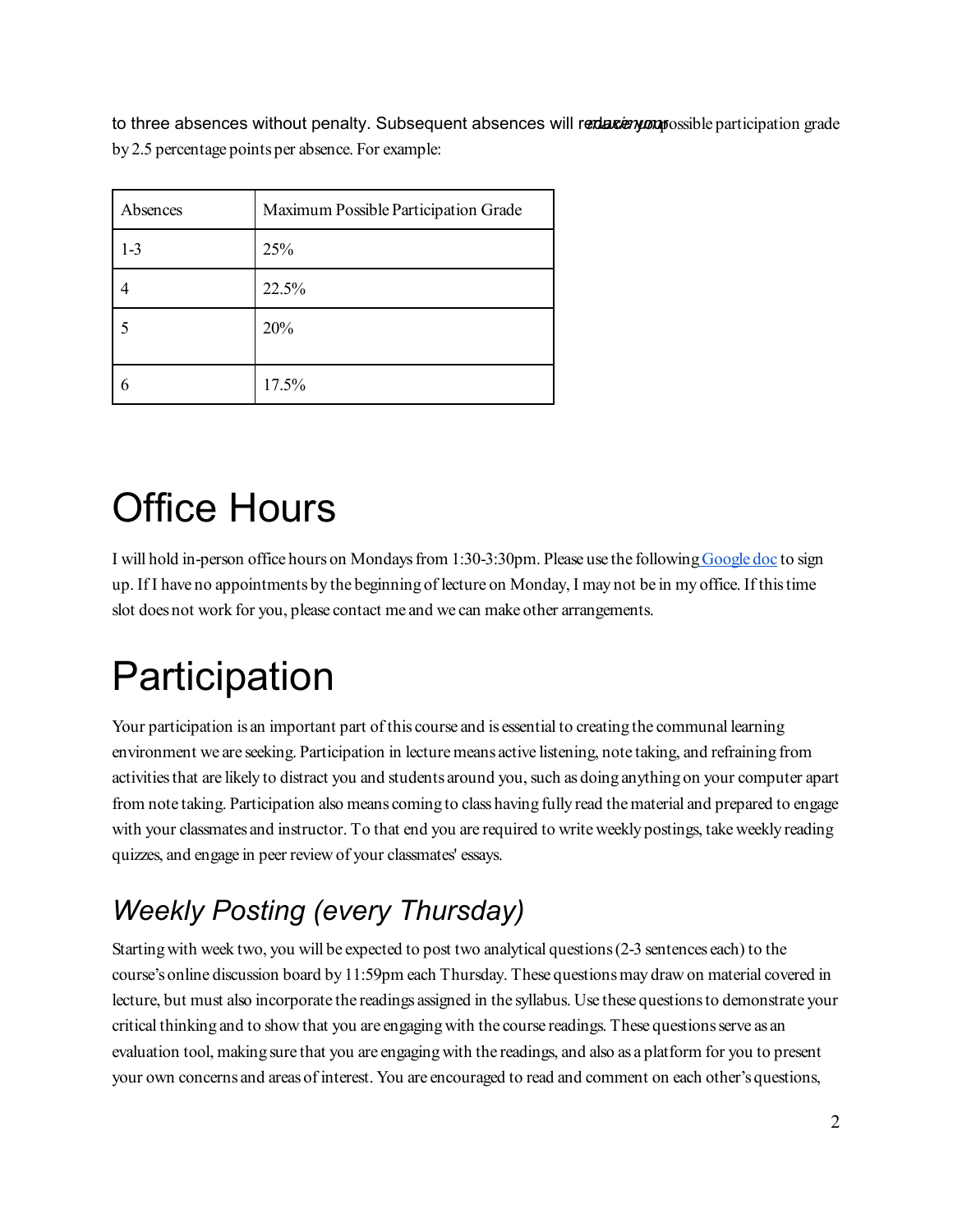thus beginning a conversation before class. This assignment may be modified on a weekly basis at the discretion of the instructor. Students failing to post more than 3 times will see a 2.5 wich in their participation grade. Additional failures to post may lead to further deductions.

### *Weekly Reading Quiz (every Friday)*

Prior to lecture **each Friday**, all students will be required to complete an online reading quiz through this course's Canvas webpage. These quizzes will have a strictly enforced 3-minute time limit and will cover the readings for that week. If you have done the reading, these quizzes will be very easy. Students falling below a 75% quiz average for the course will see a 2.5% deduction in their participation grade.

### *Peer Review*

Students are required to offer feedback on drafts of their classmates' essays three times during the semester on the dates indicated in the syllabus. Failure to engage in peer review (either by failing to give feedback or failing to provide a draft) will result in a 1% deduction in your participation grade.

# Song of Ariran Essay

All students will write a 1,200 word essay on Kim's *Song of Ariran* response to the question:

What is Kim San Fighting For?

Your essay must be uploaded to the course dropbox as MS Word files by 11:00 am on Day  $2$ .

Your essay must include the following:

- Begin your essay with a paragraph that summarizes your assessment of the book. The final line of this paragraph should contain your thesis statement.
- Use 2-3 specific examples from the book that support your thesis.
- Use 2-3 concepts from class lectures in your essay. These should be in **bold** in the text.
- You must include an analysis of both the strengths and weaknesses of this book.

# Midterm Essay

The midterm essay question will be distributed on Day 17 at the end of lecture and **must be uploaded to the** course Canvas pages MS Word files by 11:00 am on Day 02Late submissions will not be accepted. The essay will consist of one broad interpretive question that covers course material up to that point. Your answers should be 1200 words. Along with the question will be a list of terms, ideas, authors, etc. that must be included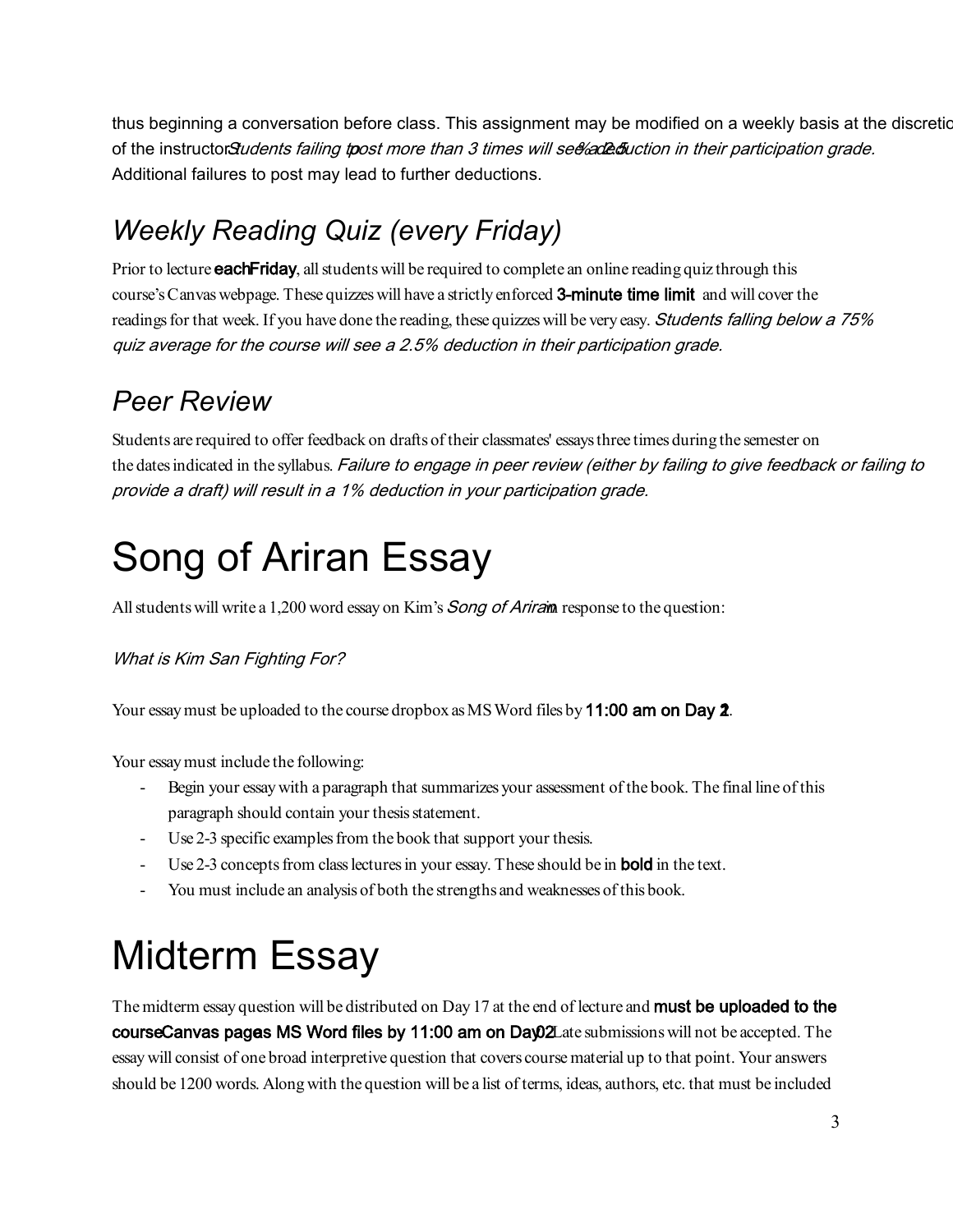in your answer. You are encouraged to discuss the question together and to brainstorm possible answers, but your submitted answer must be solely your own. You will be strictly held to the university's policies regarding plagiarism and academic misconduct, which can be found at [http:// students.wisc.edu/ saja/misconduct/UWS14.html.](http://students.wisc.edu/saja/misconduct/UWS14.html)

# Final Essay

The final essay ill be distributed on Day 38 at the end of lecture and must pleaded to the course Canvas pageas MS Word files by 4:45pm, 9 May. Late submissions will not be acceptedessay will consist of one broad interpretive question that covers the entire course. Your answers should be 1200 words. Along with the quest in will be a list of terms, ideas, authors, etc. that must be included in your answer. You are encouraged to discuss the question together and to brainstorm possible answers, but your submitted answer must be solely your own. You will be strictly held to the university's policies regarding plagiarism and academic misconduct, which can be found that //students.wisc.edu/saja/misconduct/UWS14.html

## Grading Breakdown

| Song of Arrian Essay 15% |     |
|--------------------------|-----|
| Participation*           | 25% |
| Midterm Essay            | 25% |
| FinalEssay               | 35% |

\*All students begin the course with the full 25% participation grade. Failure to attend class, post, peer review, or/and perform well on quizzes will result in deductions as described above.

## Required Texts

This course is reading intensive. Students will read 1,800 pages over the 15 weeks of the course. This is a heav load, but I have chosen the books carefully with both cost and readability in mind. Below are the required texts for this course live of the seven texts are available for free less at the links below.

```
Cobbs Hoffman, ElizabetAmerican UmpireHarvard University Press, 2013.
```
ebook link: [\[https://ebookcentral.proquest.com/lib/wisc/detail.action?docID=330](https://ebookcentral.proquest.com/lib/wisc/detail.action?docID=3301223)1223 ]

Dower, John War without Mercy: Race and Power in the Pacific Wartson, 1987.

ebook link: [https://hdl-handlenet.ezproxy.library.wisc.edu/2027/heb.02403

Dudden, Alexis*Troubled Apologies Among Japan Korea and the United Stanteis* University Press, 2008.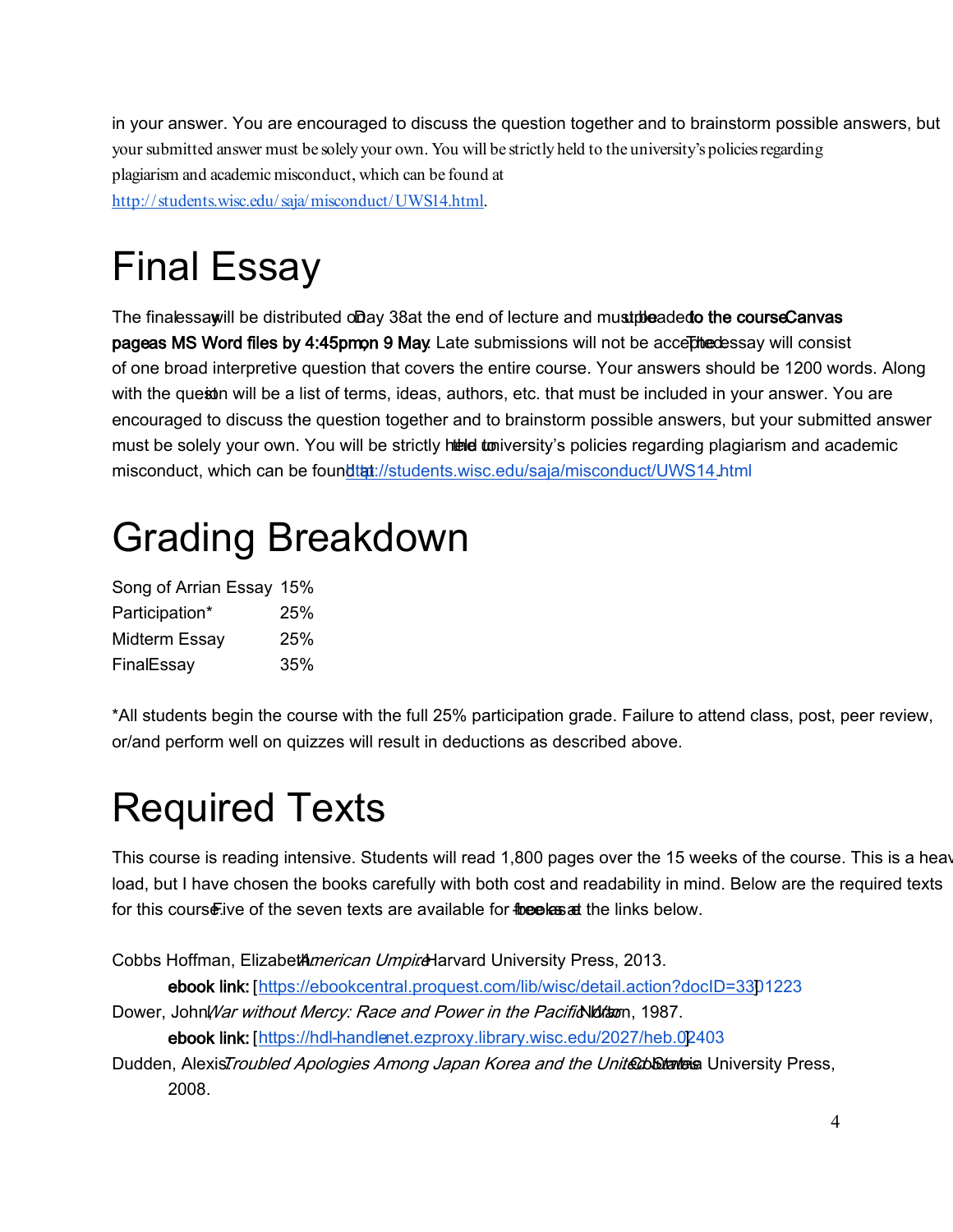ebook link: [\[https://ebookcentral.proquest.com/lib/ wisc/detail.action?docID=908569\]](https://ebookcentral.proquest.com/lib/wisc/detail.action?docID=908569)

- Eagan, Rober Eating with the Enemy: How I Waged Peace with North Korea from My BBQ Shack in Hackensac<sup>®</sup>t. Martin's Press, 2010.
- Fields, David Foreign Friend Synmang Rhee, American Exceptionalism, and the Division of Korea University Press of Kentucky, 2019.

ebook link: [https://musejhu-edu.ezproxy.library.wisc.edu/book/63695

Kim, San. The Song of Ariradohn Day, 1942.

#### ebook link:

[\[https://drive.google.com/file/d/1Jfjn54pmFEit2Jb772fnhZAM7R51V\\_bB/view?usp=s](https://drive.google.com/file/d/1Jfjn54pmFEit2Jb772fnhZAM7R51V_bB/view?usp=sharing)haring ] Lederer, William J., and Eugene Burdlak Ugly Americanlew York: Norton, 1999.

### Course Schedule

#### *Week 1*

Day 1 (1/26): Major Themes

Day 2 (1/28): American Power and Vulnerabilities

Readings: Hoffman, Intro & Ch. 5

\*Practice Reading Quiz and Weekly Posting to be completed before lecture\*

#### *Week 2*

Day 3 (1/31): The Spanish-American War

Readings: Hoffman, Ch. 6-7

Day 4 (2/2): The Open Door and the Qing Empire Readings: Kim, Chs. 1–4

Day 5 (2/4): Discussion

Readings: Kim, Chs. 5–11

**Ouestions** 

- Discuss the concepts of "empire" and "umpire"
- Compare and contrast American and East Asian vulnerabilities
- Is the Open Door an example of American "empire" or "umpire?"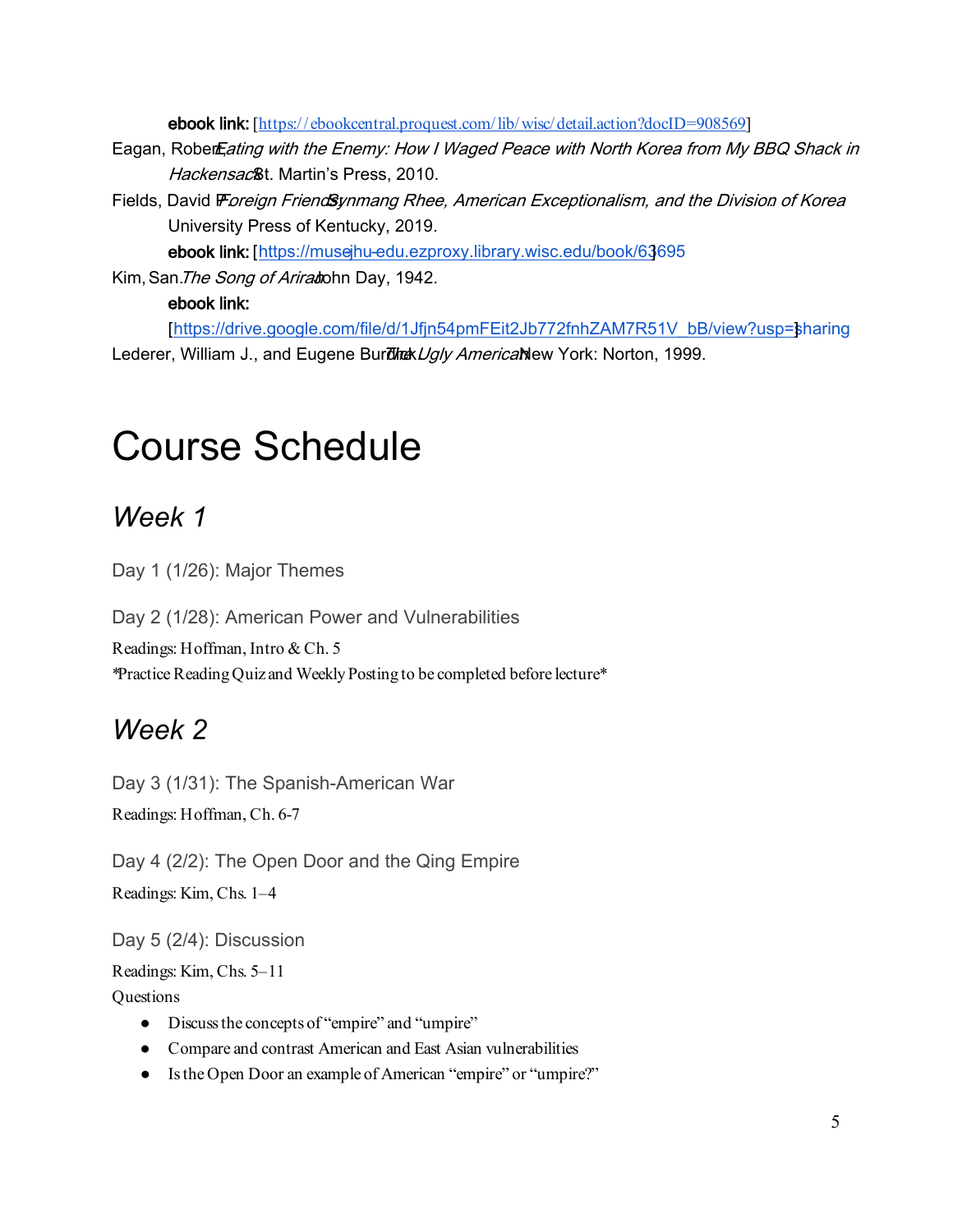#### *Week 3*

Day 6 (2/7): Japan's Encounter with the West Readings: Kim, Chs.-1125

Day 7 (2/9): Korea at the Center Readings: Kim, Chs.-28

Day 8 (2/11): Theodore Roosevelt and the Balance of Power in East Asia Readings: Kim, Chs. 22 Dtes

#### *Week 4*

Day 9 (2/14): Dollar Diplomacy in Manchuria ReadingsFields, Intro & 1

Day 10 (2/16): The New Nationalism in Asia Readings: Fields, Ch. 2

Day 11 (2/18): Peer Review

Readings: Fields, CH4 3 **Questions** 

- Discuss book review
- Have students read each other's drafts in discussion

### *Week 5*

Day 12 (2/21): The Versailles Treaty and the Washington Naval Conference

Readings: none

#### \*SONG OF ARIRAN ESSAY TO COURSE DROP BOX BY 11:00 AM\*

Day 13 (2/23): American Isolationism

Readings: Ch.-*Epilogue*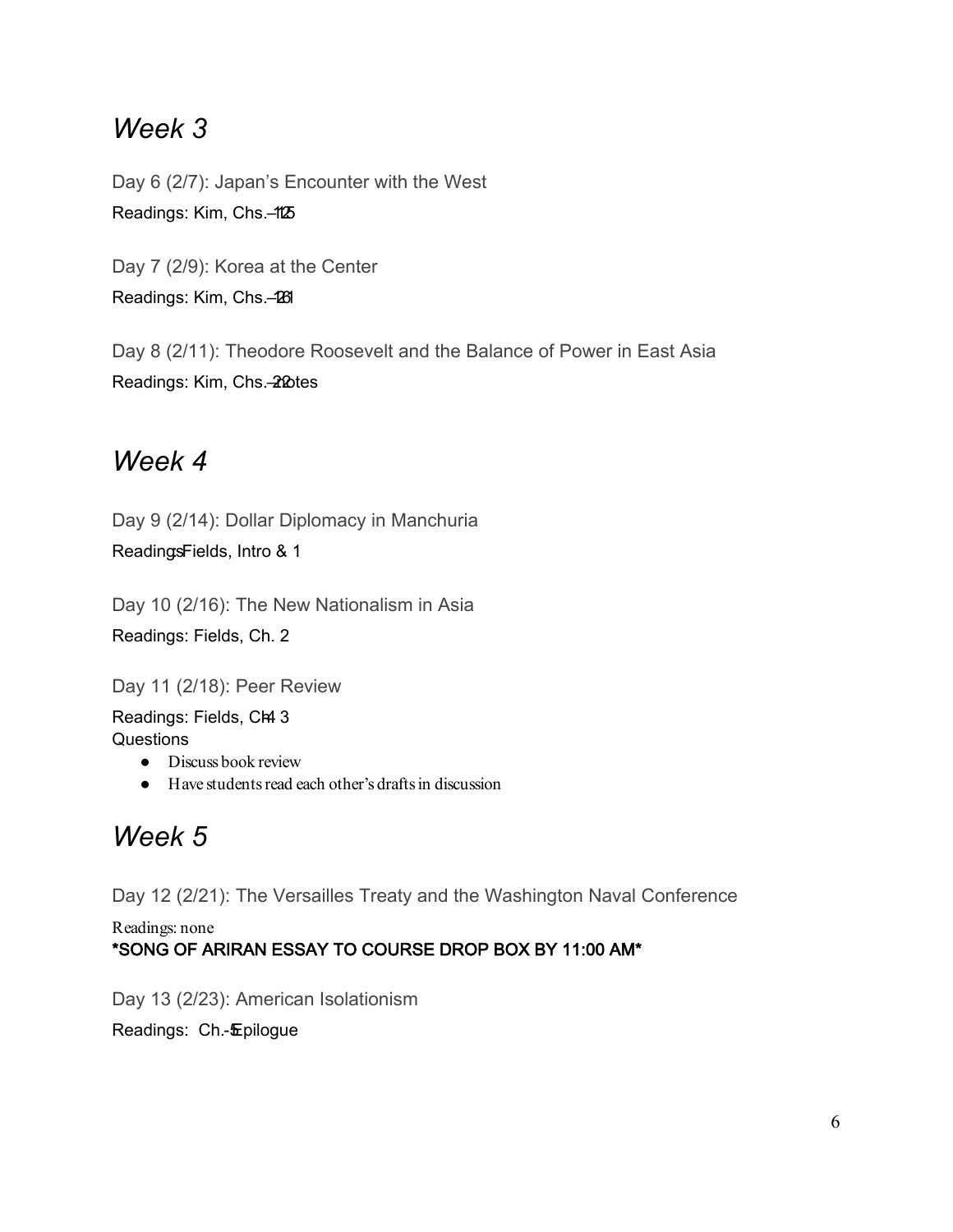Day 14 (2/25): The Japanese Monroe Doctrine in Asia Readings: Dower, Chs21

### *Week 6*

Day 15 (2/28): Bloody Saturday and the Panay Incident

Readings: Dower, Chs. 3–4

Day 16 (3/2): The Road to Pearl Harbor

Readings: Dower, Chs. 5–6

Day 17 (3/4): Diplomacy and Fighting of WWII

Readings: Dower, Chs. 7–8

- Could WWII have been avoided? If so how?
- Where there are alternatives to war in response to Pearl Harbor?

#### \*\*MIDTERM ESSAY PROMPT RELEASED AT END OF CLASS\*\*

### *Week 7*

Day 18 (3/7): With Friends Like These

Readings: Dower, Chs.19

Day 19 (3/9): **Peer Review**

Readings: Dower, Ch. 11

Day 20 (3/11): Atomic Revolution

Readings: none \*\*MIDTERM ESSAY UPLOADED TO COURSE DROP BOX BY 11:00 AM\*\*

### *Week 8*

::::: :::: ::: :: :: ::: :::: ::::: SPRING BREAK ::::: :::: ::: :: :: ::: :::: :::::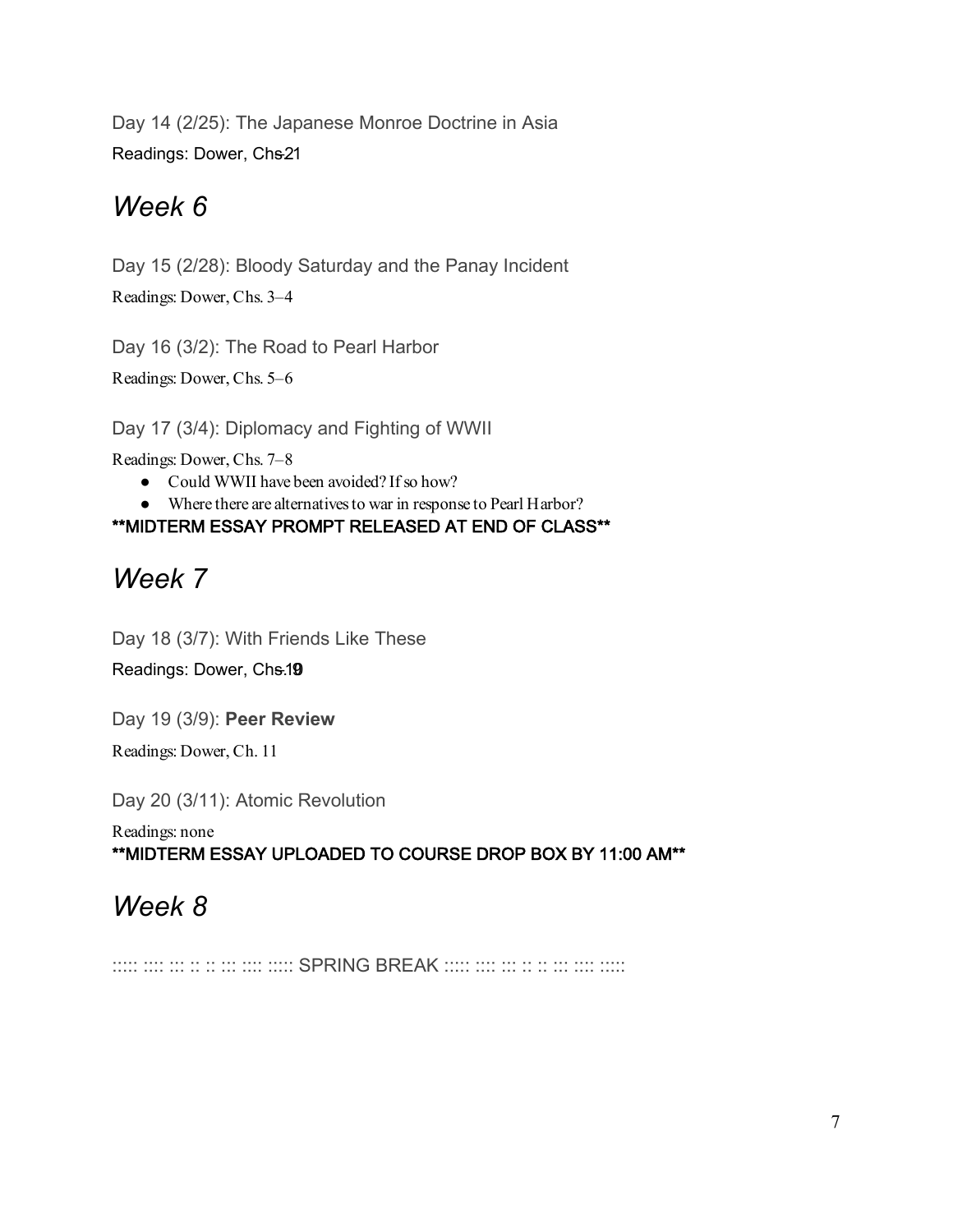#### *Week 9*

Day 21 (3/21): The Warfare State Readings: Hoffman, Chs. 98

Day 22 (3/23): Occupation of Japan Readings: Hoffman, Ch. 40 onclusion

Day 23 (3/25): Discussion Readings: Dudden, Ch. 1

### *Week 10*

Day 24 (3/28): The Occupation of Korea ReadingsDudden, Ch. 2

Day 25 (3/30): Containment in Asia Readings: Dudden, Ch. 3

Day 26 (4/1): Who Lost China Readings: Dudden, Ch. 4 & Conclusion

#### *Week 11*

Day 27 (4/4) The Korean War Readings: Ledere, 42

Day 28 (4/6): Cold War Society Readings: Lederer, 42

Day 29 (4/8): Discussion

Readings: Lederer, 923 **Questions** 

- Where did the American occupation of Japan succeed? Where did it fail?
- What does the phrase "Who Lost China" tell us about the US -Chationship
- How did the Korean War shape the Cold War in Asia and beyond?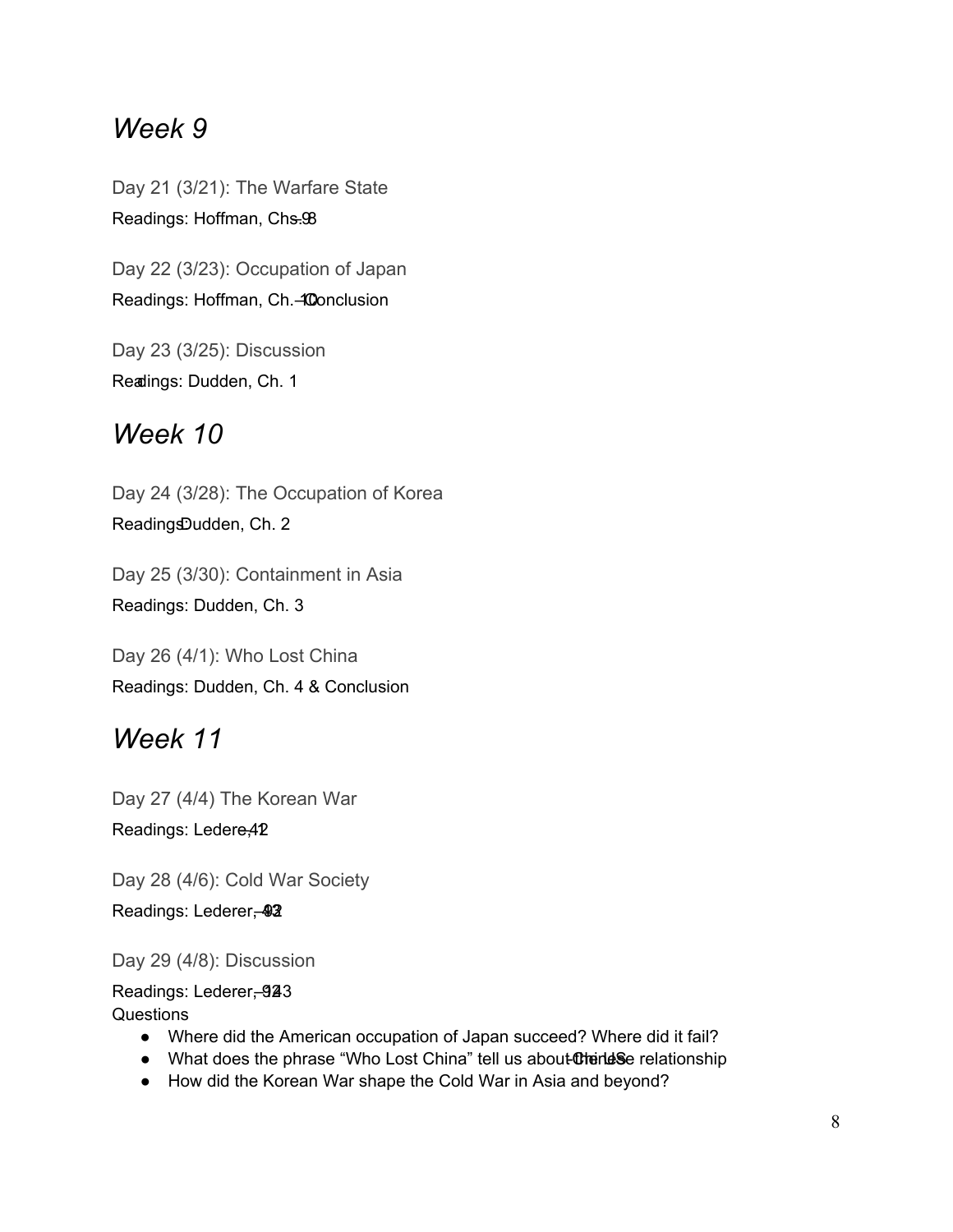● Why did the US and China struggle for influence in the Cold War?

#### *Week 12*

Day 30 (4/11): From Korea to Vietnam Readings: Lederer, 144–204

Day 31 (4/13): The US and the Vietnam War Readings: Lederer, 204–38

Day 32 (4/15): Nixon in China Readings: Lederer, 239–85

#### *Week 13*

Day 33 (4/18): Park Chung-hee and Kim Il-sung

Readings: Eagan, Chs3 1

Day 34 (4/20): Evolution of the ROK-US Alliance

Readings: Eagan, Chs6 4

Day 35 (4/22): Discussion

Readings: Eagan, Chs8 7 **Questions** 

- What remnants of the "Cold War Society" can we still see today?
- Is The Ugly American a critique of the Vietnam War or a justification of it?
- Compare and contrast the American relationship with Park and the Chinese and Soviet relationship with Kim

#### *Week 14*

Day 36 (4/25): Bamboozled: U.S. and Japan in the 1980s and 1990s

Readings: Eagan, Chsl.29

Day 37 (4/27): Nuclear North Korea

Readings: Eagan, Chs. 163